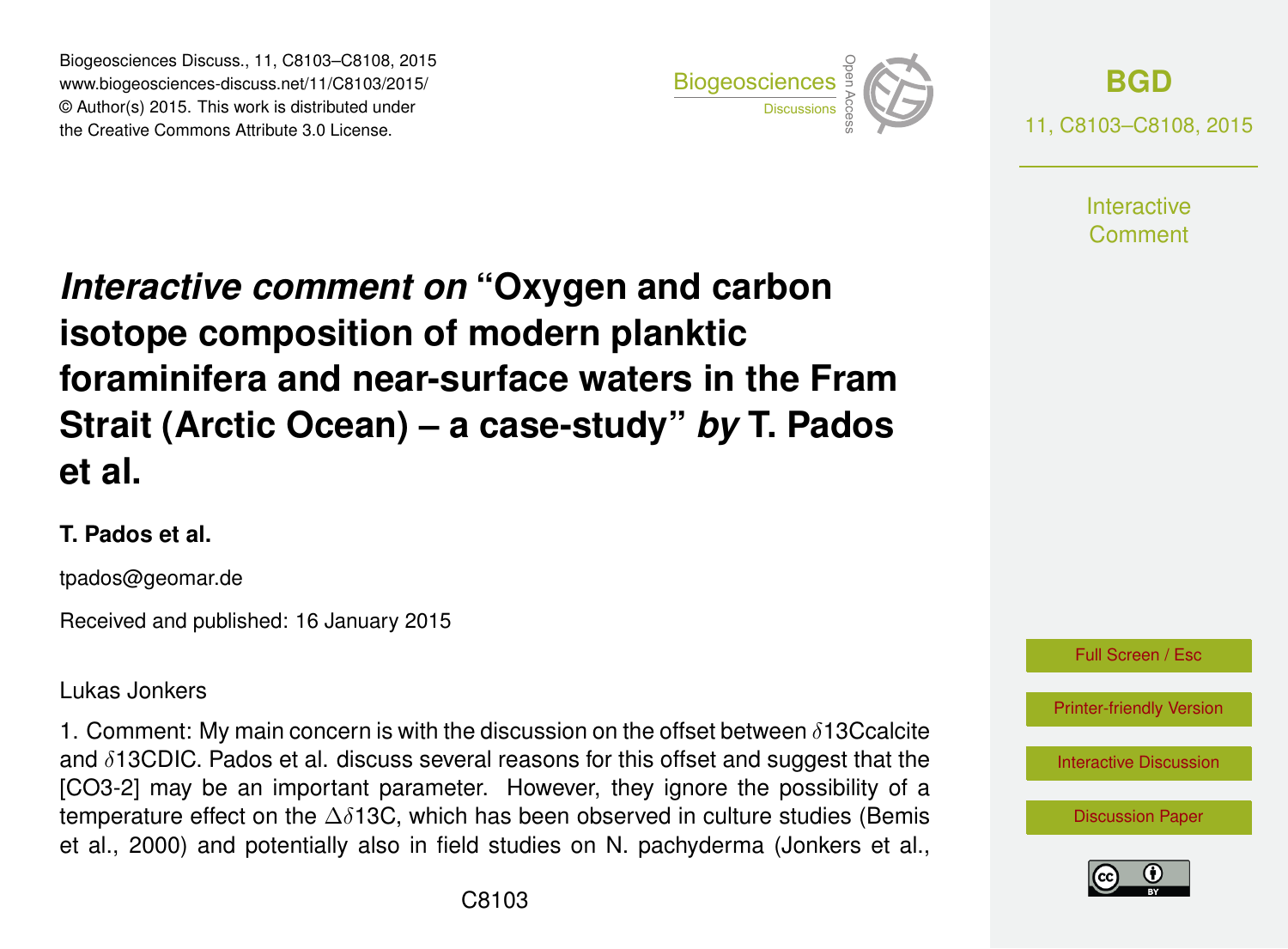2013b). It would be a significant improvement to the study if the authors attempted to quantify both effects on the  $\delta$ 13Ccalcite. A temperature effect can readily be evaluated and since no carbonate system data exists for the ARK XXVI/1 cruise I suggest the authors make use of data that is available in the CARINA and GLODAP databases (some is also accessible through ODV) to obtain first order estimate.

Author's response and changes in the manuscript: We thank Lukas Jonkers for his valuable suggestion, which also in our opinion would improve the manuscript. Therefore, we have included the evaluation of the temperature effect on the offset between  $\delta$ 13Ccalcite and  $\delta$ 13CDIC and also evaluated the vertical carbonate ion distribution in the area, by extracting data from the CARINA database.

2. Comment: It would also be valuable if the comparison with previous studies in the Fram Strait was more extensive. Perhaps add a figure comparing the different studies. And an additional reference that could be used for this purpose is Stangeew (2001).

Author's response and changes in the manuscript: We have picked up Jonker' suggestion and included an additional figure comparing our results to those of Volkmann and Mensch (2001) and Stangeew (2001), showing  $\delta$ 18O of N. pachyderma (sin.) from the water column and the equilibrium calcite values in the upper water column (Fig. 10). In the manuscript text we have made reference to this figure in the appropriate places. Moreover, we have added a short paragraph to the discussion of  $\delta$ 13C, discussing the different vital effects reported by Volkmann and Mensch (2001) and Stangeew (2001) from the same area.

3. Comment: Vital effect: the offset from equilibrium  $\delta$ 180 of course depends on the paleotemperature equation that is used to calculate  $\delta$ 18Oeg. This needs to be highlighted and also means that the estimate of the vital effect derived by Jonkers et al. (2010), which is based on the Kim & O'Neil (1997), needs to be adjusted before it can be compared to the other estimates (see also Jonkers et al., (2013a)).

Author's response and changes in the manuscript: Jonkers is right. However, in this

11, C8103–C8108, 2015

**Interactive Comment** 



[Printer-friendly Version](http://www.biogeosciences-discuss.net/11/C8103/2015/bgd-11-C8103-2015-print.pdf)

[Interactive Discussion](http://www.biogeosciences-discuss.net/11/8635/2014/bgd-11-8635-2014-discussion.html)

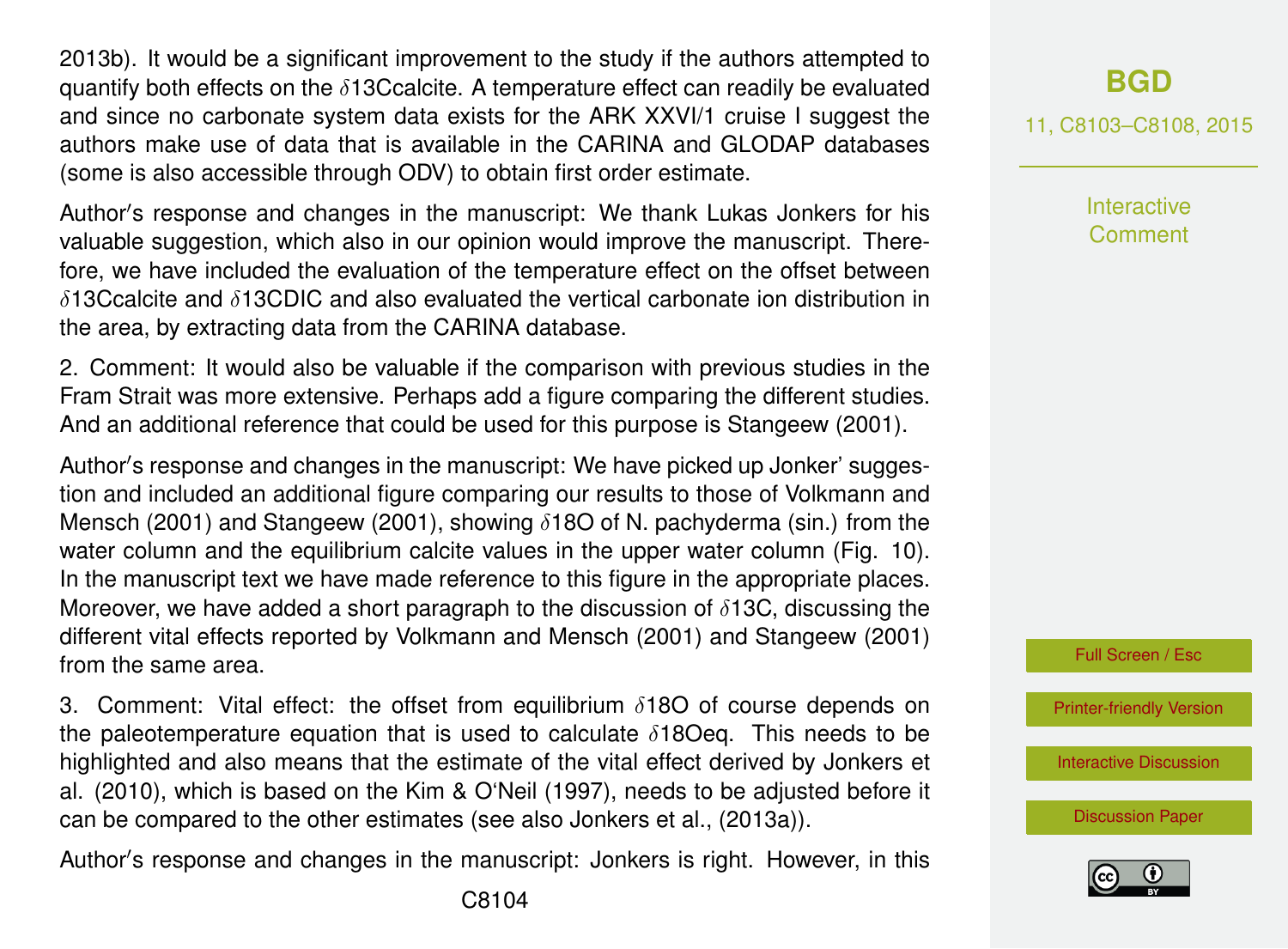case, the adjustment does not change the validity of the respective sentence (that the offsets reported in Jonkers et al., 2010 are smaller than in our study). Nevertheless, we have changed the reference to Jonkers et al., 2013 where the authors mention the same vital effect calculated with the paleotemperature equation of Shackleton (1974) modified after O'Neil (1969).

4. Comment: T. quinqueloba data: it is worthy showing these if they are potentially unreliable due to low amounts of calcite? At the very least, this major caveat needs to be stressed again in the discussion of  $\delta$ 13C.

Author's response and changes in the manuscript: We try to be honest when we state that the scatter observed in the T. quinqueloba data may at least partly result from the low amounts of calcite in the samples and not always represent natural variation of the  $\delta$ 13C and  $\delta$ 18O values. Nevertheless, we think the data should be documented, if only for a comparison with future studies. Unless the editor suggests to remove the figure (Fig. 8 in the original manuscript, Fig. 9 in the revised version) we prefer to keep it in the paper and mention the described inaccuracy again in the discussion chapter.

5. Comment: Seasonality: both N. pachyderma and T. quinqueloba have a growing season that is significantly longer than a month in summer (Jensen, 1998; Jonkers et al., 2010, Kohfeld et al., 1996). The fossil signal will therefore not only reflect maximum temperatures during summer, but integrate the entire growing season and hence incorporate lower temperatures as well. This could also help to explain the difference between the (snap)shot plankton tow data and the sediment data.

Author's response and changes in the manuscript: To our knowledge, the timing and length of the growing seasons of N. pachyderma and T. quinqueloba in ice-covered and seasonally open waters are still somewhat elusive. Kohfeld et al. (1996) report on maximum fluxes in a 2 week-long bloom event at the beginning of August (in the Northeast Water Polynya). Similar observations were made by Wolfteich (1994) on the Iceland Plateau. On the other hand, in the Irminger Sea the growing season seems

## **[BGD](http://www.biogeosciences-discuss.net)**

11, C8103–C8108, 2015

**Interactive** Comment



[Printer-friendly Version](http://www.biogeosciences-discuss.net/11/C8103/2015/bgd-11-C8103-2015-print.pdf)

[Interactive Discussion](http://www.biogeosciences-discuss.net/11/8635/2014/bgd-11-8635-2014-discussion.html)

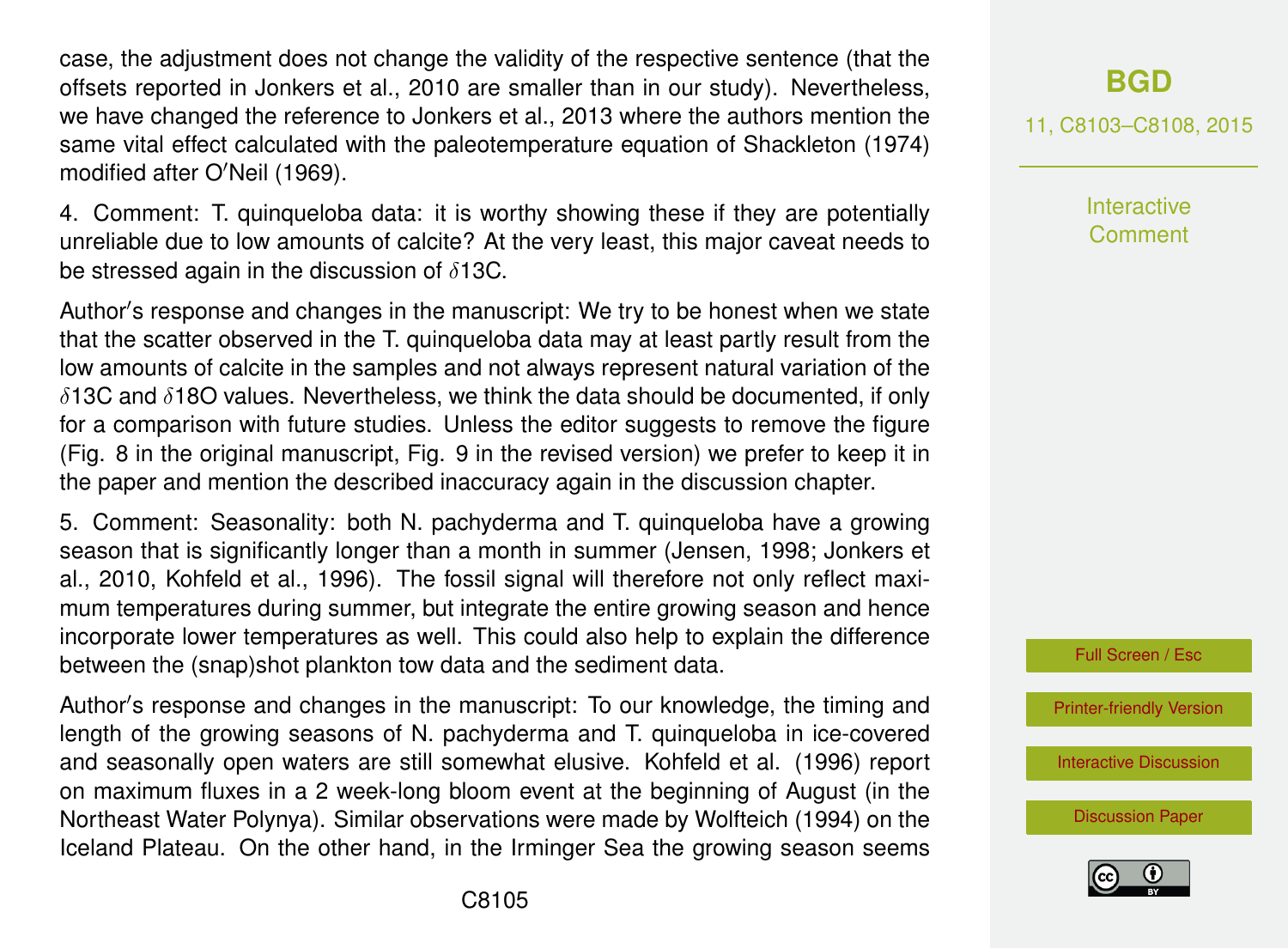to be much longer (Jonkers et al., 2010). One may speculate that seasonally and interannually variable factors (ice drift, arrival of the ice margin at the particular stations, remaining coverage by patchy sea ice) play an important role, and from our limited database it seems impossible to draw conclusions in the length of the growing season (it would also go beyond the scope of our manuscript). Nevertheless, we thank Jonkers for his comment, which we gratefully pick up and mention the length of the growing season as one of the unknowns in our manuscript. In the end, however, we can only stick with a comparison of what we have: data from the water column and from the sea floor.

6. Comment: Effect of eddies and temporal temperature variability: how sensible is it to compare shell chemistry to snapshots of hydrography when foraminifera reflect ambient water conditions over their entire life span? Part of the offsets between water column and test  $\delta$ 18O and  $\delta$ 13C could potentially be explained by mesoscale variability (which is visible in Fig. 2). In addition the estimates of advection distance (Von Gyldenfeldt et al., 2000) represent only the sinking phase (i.e. after death of the foram). During its life stage, a test can be advected over greater lengths.

Author's response and changes in the manuscript: Lukas Jonkers' comment touches a weakness of all studies so far using plankton tows and water samplers: both instruments always reveal the situation only at the time of sampling. Ideally (to get full insight into the system), samples should be obtained every two weeks or so at exactly the same positions along a transect, again and again over a time period of several months – an effort that is so demanding on shiptime that has not been performed in the Fram Strait or other places in the Nordic Seas, at least to our knowledge. For the moment, we have to live with snapshot data of foraminifers and can compare them to water data from the same day and to what we know about intraseasonal variability. We agree that such mesoscale variability might also influence the offset between the isotope values of the water column and the foraminifera samples. However, the temperature anomalies that are revealed from Figure 2 are not reflected in the offsets

#### **[BGD](http://www.biogeosciences-discuss.net)**

11, C8103–C8108, 2015

Interactive Comment

Full Screen / Esc

[Printer-friendly Version](http://www.biogeosciences-discuss.net/11/C8103/2015/bgd-11-C8103-2015-print.pdf)

[Interactive Discussion](http://www.biogeosciences-discuss.net/11/8635/2014/bgd-11-8635-2014-discussion.html)

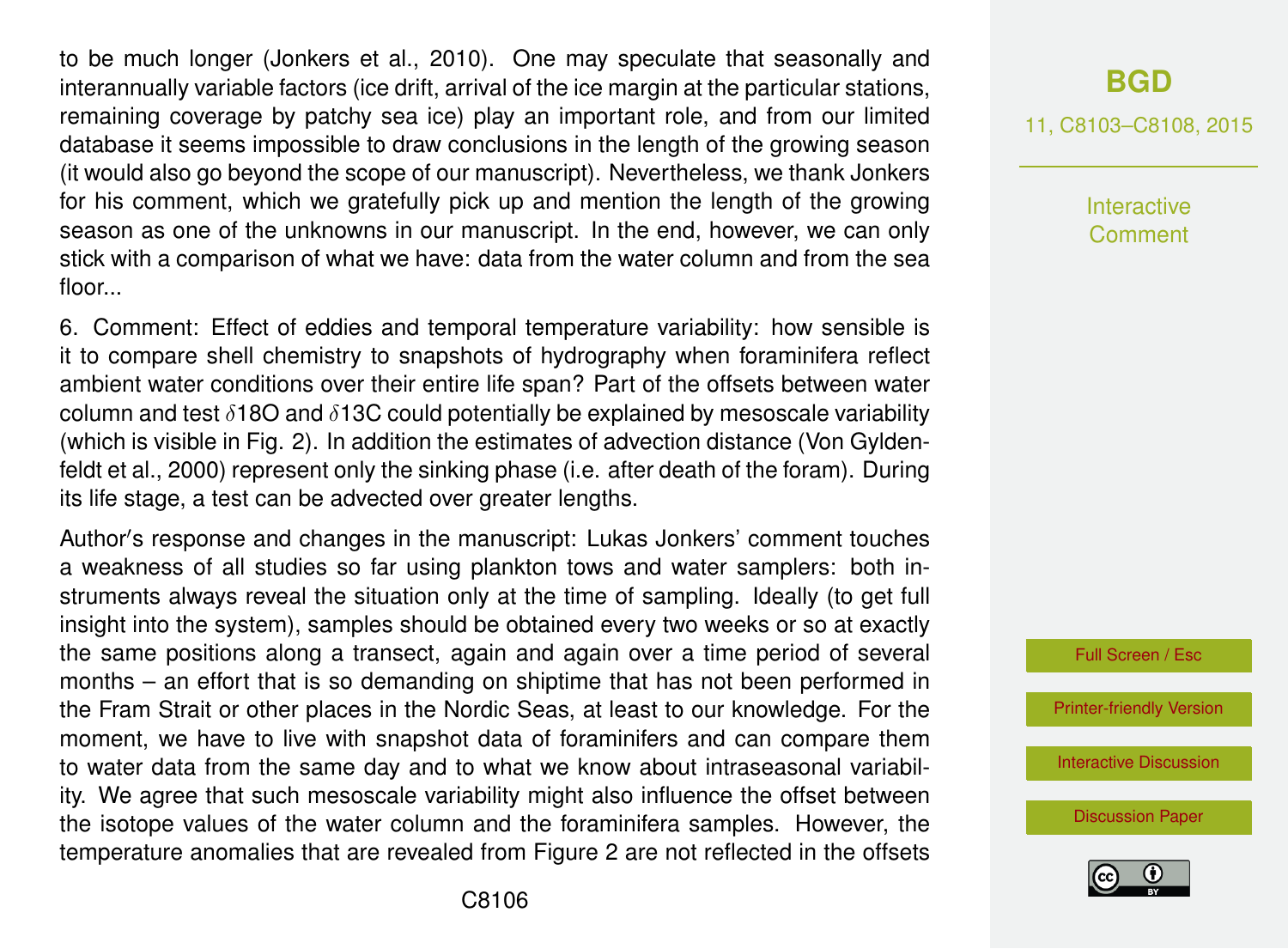found at the same locations. Mesoscale variability may thus play a role but this is hard to estimate based on the available data. Nevertheless, we have included mesoscale variability as a potential factor in the revised version of the manuscript. Regarding the possible transport of foraminifers over long distances, we cannot exclude this possibility. However, if transport would play a large role, we would then expect a more or less systematic offset of foraminifer and equilibrium calcite  $\delta$ 180 along our transect, in particular for T. quinqueloba, which is more likely to be advected from the south than the polar N. pachyderma (which actually shows such a systematic offset, although for other reasons, as discussed in the text). One would expect that in the east T.q. and equilibrium calcite values are less different from each other than in the west where waters are much colder and accordingly the offset should be larger if the T.q. had spent a large part of their lifespan in warm Atlantic waters. In fact, there is no such systematic offset visible from Fig. 8 and thus, we refrain from considering long-range transport of foraminifers an important factor. Nevertheless, we have rephrased the text slightly so that transport effects are not fully excluded.

7. Comment: For comparison with the sediment data it would be useful to also plot the weighted mean isotope data in Fig 7 and 8.

Author's response and changes in the manuscript: We thank Jonkers for this suggestion, which we gladly pick up. However, we think that additional data points in figs. 7 and 8 (Fig. 5 and 9 in the revised version of the manuscript) will not improve the clarity of these figures. Instead, we prefer to add one more figure (Fig. 8 in the revised version), which compares the data from the surface samples and the weighted means of foraminifer isotope values from the water column. In the manuscript text we have made reference to this figure in the appropriate places.

8. Comment: Sea ice and vial effect: the observation of a variable vital effect is very interesting and deserves more attention, as this crucial information for paleoceanographers. While I cannot offer an explanation for this variability I would like to point out that the highest concentration of N. pachyderma (or of planktonic foraminifera, for that 11, C8103–C8108, 2015

Interactive Comment

Full Screen / Esc

[Printer-friendly Version](http://www.biogeosciences-discuss.net/11/C8103/2015/bgd-11-C8103-2015-print.pdf)

[Interactive Discussion](http://www.biogeosciences-discuss.net/11/8635/2014/bgd-11-8635-2014-discussion.html)